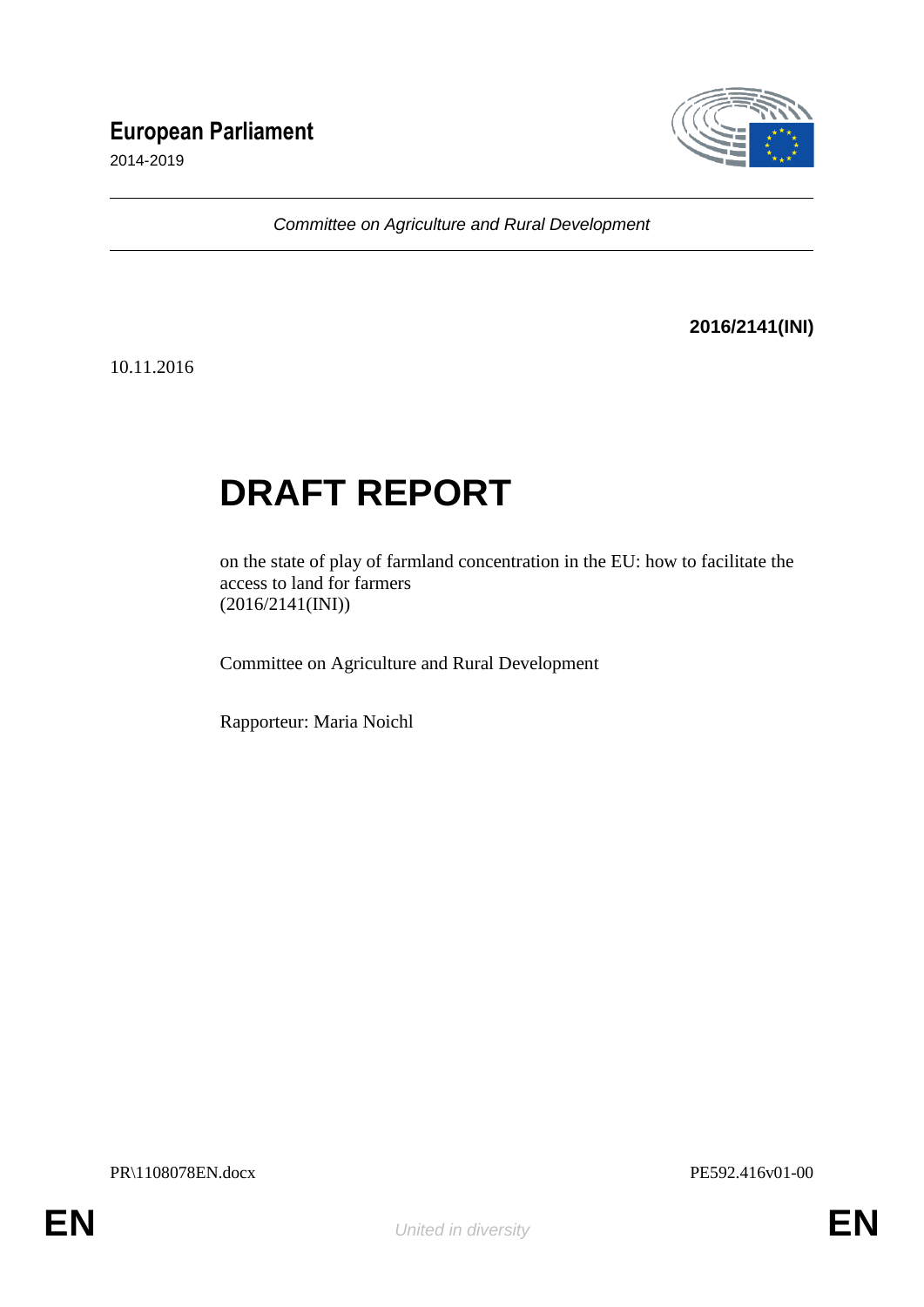PR\_INI\_SpecOmbud

# **CONTENTS**

| Page |
|------|
|      |

PE592.416v01-00 2/8 PR\1108078EN.docx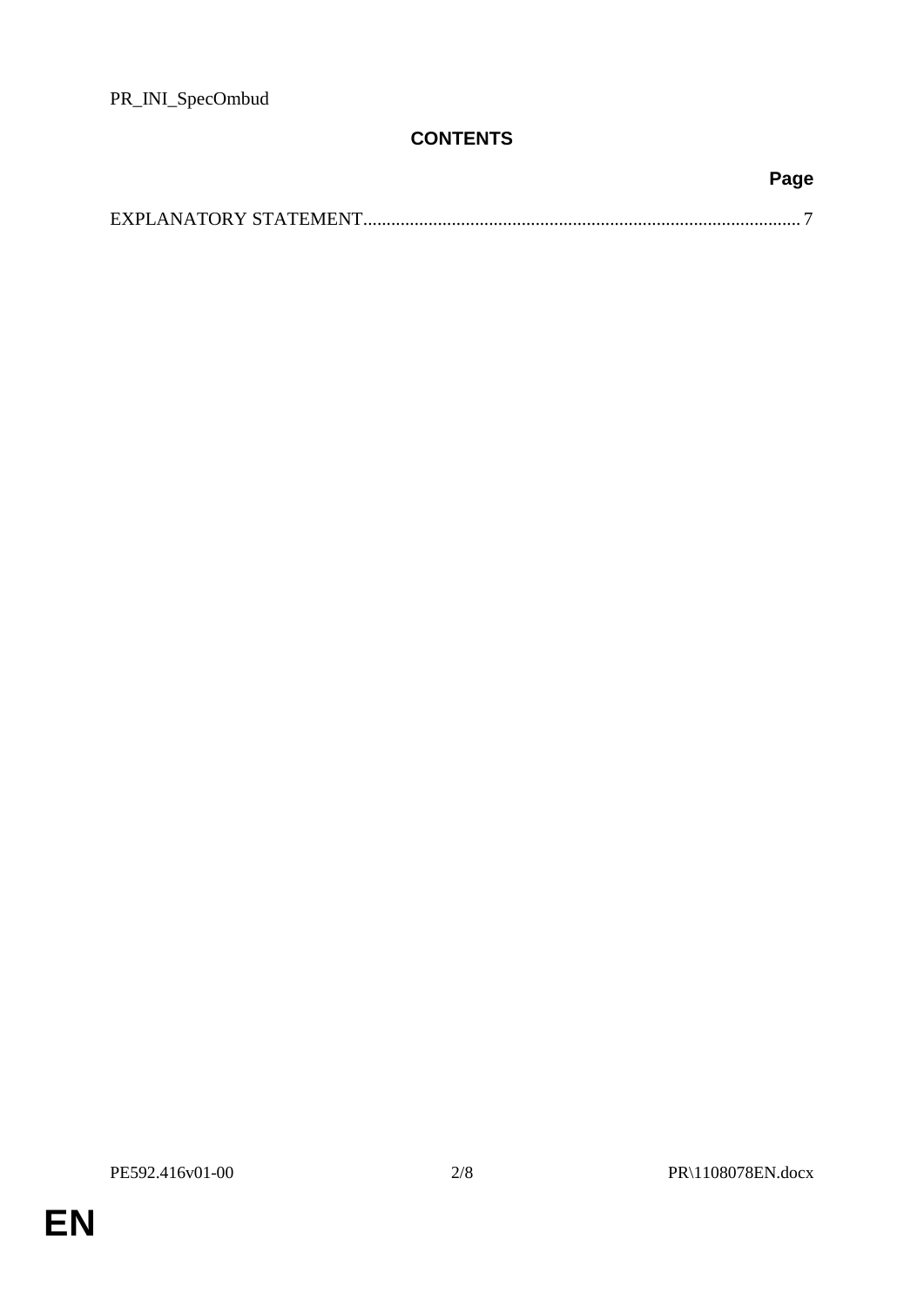# MOTION FOR A EUROPEAN PARLIAMENT RESOLUTION

#### **on the state of play of farmland concentration in the EU: how to facilitate the access to land for farmers (2016/2141(INI))**

*The European Parliament*,

- having regard to the opinion of the European Economic and Social Committee of 21 January 2015 entitled 'Land grabbing – a wake-up call for Europe and an imminent threat to family farming',
- having regard to the Voluntary Guidelines on the Responsible Governance of Tenure of Land, Fisheries and Forests in the Context of National Food Security of the UN Food and Agriculture Organisation (FAO) of 12 May 2012,
- having regard to Petition No 187/2015 to the European Parliament on the protection and administration of European agricultural land as shared wealth: a call by civil society organisations for a sustainable and fair EU land use policy,
- having regard to the study on the Extent of Farmland Grabbing in the EU by the European Parliament's Committee on Agriculture and Rural Development<sup>1</sup>,
- having regard to Rule 52 of its Rules of Procedure,
- having regard to the report of the Committee on Agriculture and Rural Development (A8-0000/2016),
- A. whereas as early as 2010, in the 27-member EU, only 2.7% of farms controlled 50.6% of farmland in Europe, and whereas by contrast, in 2012, 80% of farms had the use of only 12% of the agricultural land;
- B. whereas access to land is a human right;
- C. whereas land, as an increasingly scarce and non-renewable asset, should not be treated as an ordinary item of merchandise, and is furthermore doubly threatened both by the loss of agricultural land through soil sealing, urban development and infrastructure projects, and by the concentration of land in the hands of large-scale agricultural undertakings and investors from outside the farming sector;
- D. whereas the Member States, for their political decisions on land market policy, need comprehensive, up-to-date, transparent and high-quality data on price and volume movements on the land markets, as regards both ownership and renting;
- E. whereas a broad distribution of assets in agricultural land is an essential founding principle of the social market economy and an important precondition for the social cohesion of a country's economy;

 $\overline{a}$ 

<sup>&</sup>lt;sup>1</sup> Study entitled 'Extent of Farmland Grabbing in the EU' by the European Parliament's Committee on Agriculture and Rural Development, p. 24 (PE 540.369).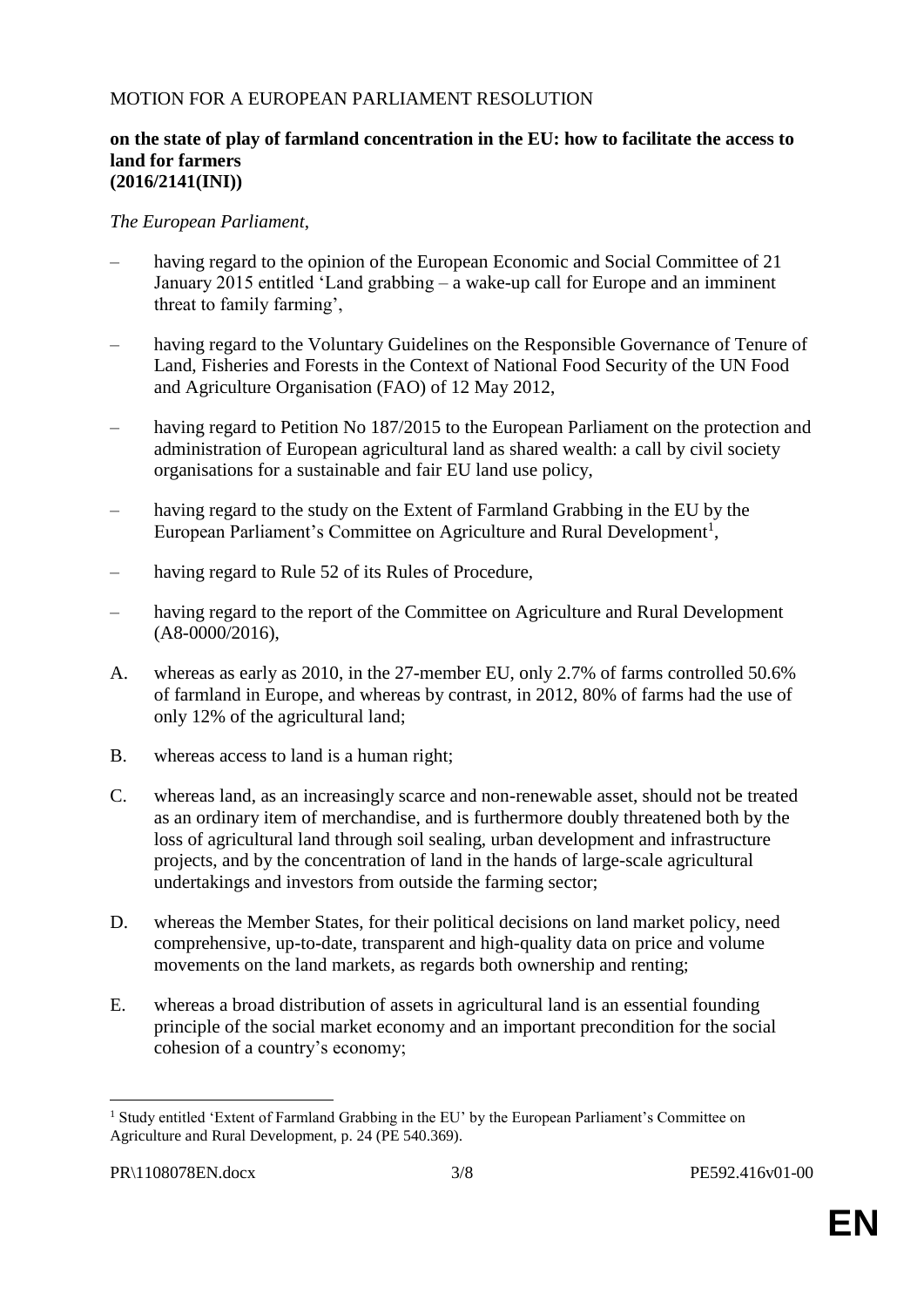- F. whereas farmland areas are particularly important for water management and the climate, as well as for biodiversity and soil fertility, and are already suffering as a result of climate change and soil erosion;
- G. whereas land ownership is the best way of ensuring a responsible relationship with the land and sustainable land management, and also fosters identification and a sense of belonging, encouraging people to remain in rural areas; whereas this has an impact on the socio-economic infrastructure of rural areas, and whereas the separation of ownership and possession increases the risk of a division within society, a loss in quality of work and life, and impoverishment;
- H. whereas the aim of Europe's agricultural policy is a multi-functional agriculture characterised by capital-owning family and cooperative farms, a broad distribution of assets and a diverse, residence-based agricultural structure with traditions, legal certainty and responsibility;
- I. whereas the concentration of farmland may result in the loss of agricultural jobs;
- J. whereas, if the agricultural sector is to have a future, it depends on the younger generation, as this is the only way to halt the ageing of the farming population and secure farm succession, and whereas on the other hand it is particularly difficult for young farmers and new entrepreneurs to gain access to land;
- K. whereas farmland prices and rents have risen in many regions to a level which makes it economically impossible for many farms to hold on to rented land or acquire the additional land needed to keep farms viable, as there is hardly any land on the market;
- L. whereas EU policies and subsidies encourage concentration phenomena, as direct area payments disproportionately benefit large farms, and the use of these funds leads to a rise in land prices, which tends to exclude small and medium-sized undertakings from the land market;
- M. whereas, particularly since the 2007 financial and economic crisis, purchases of farmland have been regarded as a safe investment and farmland has been bought up by non-agricultural investors, and whereas land ownership will remain a safe investment even in the event of future inflation;
- 1. Calls for the creation of a central observatory tasked with recording the level of farmland concentration in the EU, changes in land use and the market behaviour of owners and tenants, and with issuing regular reports;
- 2. Calls on the Commission to create a legal basis in order to ensure the regular collection of data of comparable quality on rent levels and land prices in connection with all sales of farmland and farm shares by agricultural undertakings in all Member States;
- 3. Considers it sensible to create a uniform, Europe-wide land inventory in which all ownership rights and rights of use in respect of farm land are recorded in an up-to-date and accurate manner and presented in a comprehensible form in a publicly accessible digital data bank;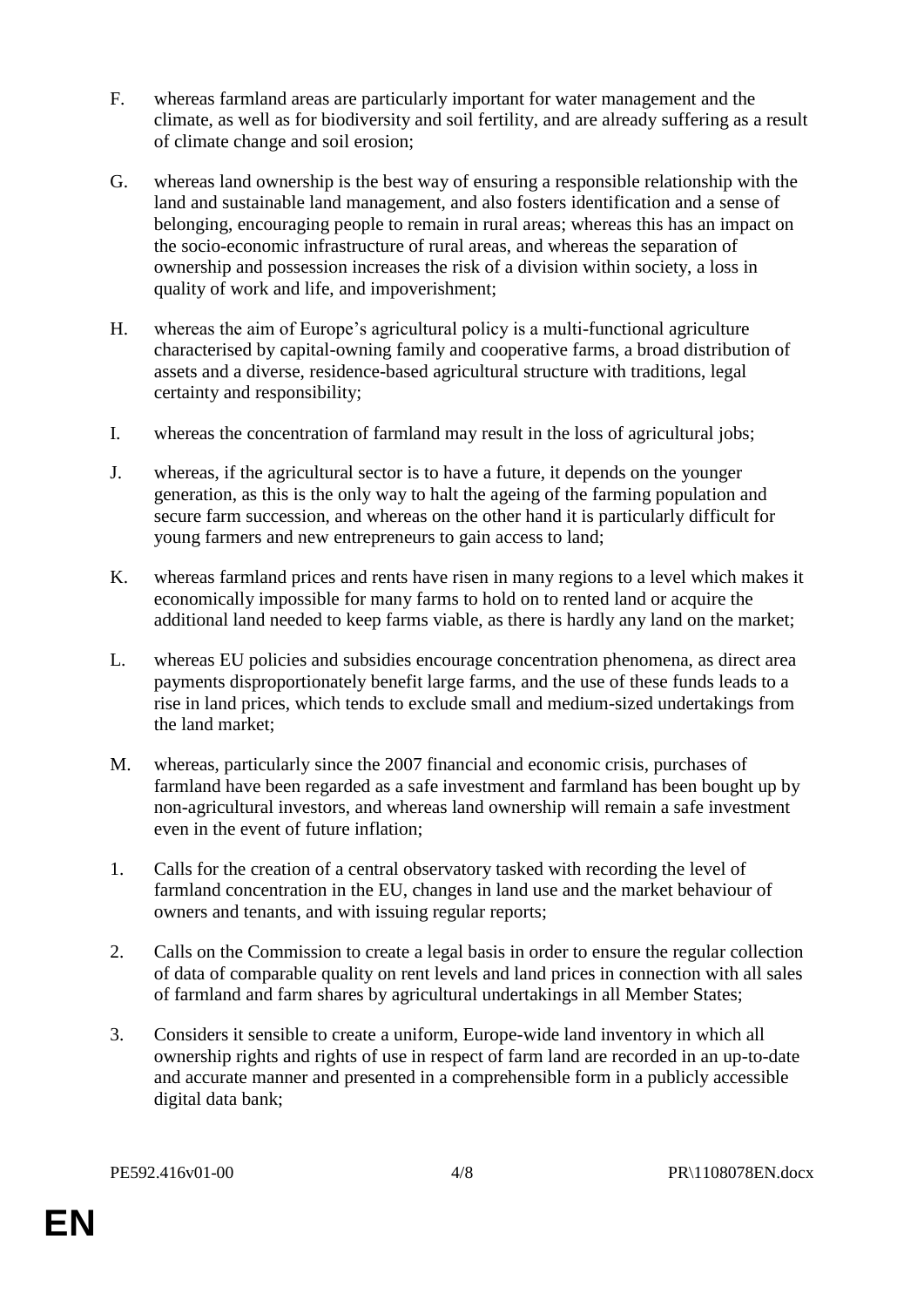- 4. Notes that land consolidation, with differing types of procedure in the framework of an integrated land management system, is an indispensable instrument for improving agricultural structure and settling land use disputes;
- 5. Takes the view that land policy must help to ensure a socially desirable broad distribution of land ownership, as it has direct implications for everyone's living and working conditions and quality of life, and notes the important social function of land ownership given that a loss of farms and jobs will lead to the collapse of European smallholder agriculture and the demise of rural areas, and thus to structural changes that are undesirable for society as a whole;
- 6. Recommends that the Member States give farmers priority in the purchase of farmland, particularly at a time when non-farmers are increasingly interested in purchasing agricultural plots;
- 7. Takes the view that land market policy should help make it easier for young people to enter agriculture, over and above the encouragement for young farmers enshrined in the common agricultural policy; calls, therefore, for a comprehensive approach that helps enable qualified young farmers and new entrepreneurs to take over or start farms;
- 8. Calls on the Member States to shape their land market policy in such a way as to curb the rise in farmland prices and rents; further calls for these prices to be subject to an authorisation procedure which would also apply to mergers, splits and the establishment of foundations; takes the view that there should be stricter checks on lease contracts, a requirement to report irregularities, and the possibility of penalties, since renting is often the first step to purchasing;
- 9. Calls for the implementation by the EU, in the interest of developing a clear EU guiding principle for the structure of farming, of the Voluntary Guidelines on the Responsible Governance of Tenure of Land, Fisheries and Forests in the Context of National Food Security of the UN Food and Agriculture Organisation, which has been ratified by all Member States;
- 10. Proposes a mandatory cap on the part of direct payments exceeding the upper limit of EUR 150 000, as set out in Article 11 of Regulation No 1307/2013 (the Direct Payments Regulation), as well as the compulsory reduction by at least 5% of the part of the basic payment due to the farmer which exceeds EUR 150 000;
- 11. Takes the view that 30% of direct payments should be payable on the first hectare, provided that the requirements of Articles 41 and 42 of the Direct Payments Regulation are complied with;
- 12. Recommends to that end the adoption of a uniform definition throughout the EU of 'active farmer' which is clearly linked to the notion of work on a farm;
- 13. Calls on the Commission to monitor all policy areas to see whether they promote or counteract the concentration of agricultural land in the EU;
- 14. Endorses the Commission's finding that land is a finite resource which is already under much pressure as a result of climate change, soil erosion and over-exploitation, and calls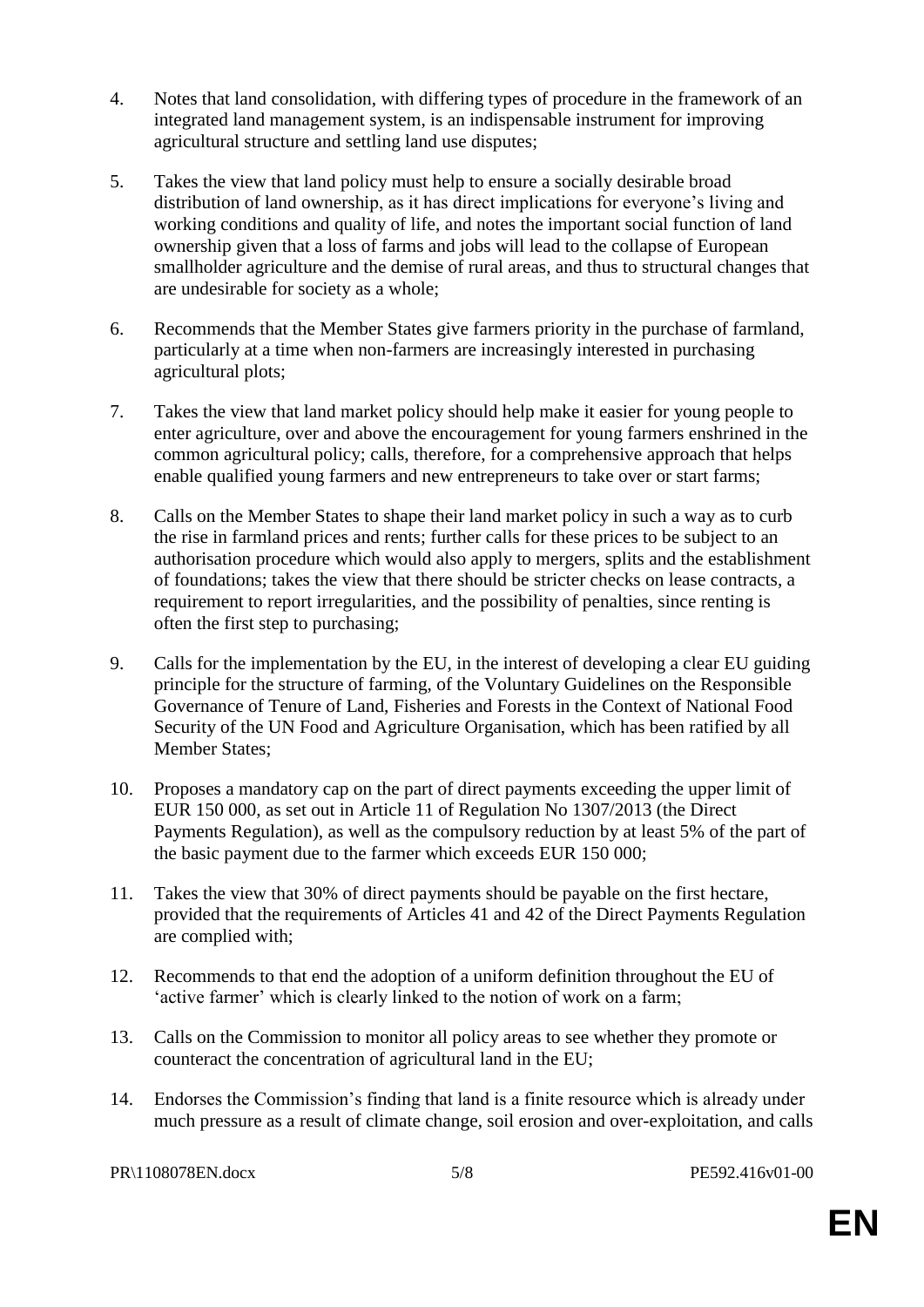for farmland to be given special protection with a view to compliance with the four fundamental European freedoms, so that the Member States can regulate the sale and letting of agricultural land in the light of social and environmental criteria;

- 15. Calls on the Commission to draw up and publish a list of criteria making it clear to the Member States what land market regulation measures are permitted in the context of the four freedoms of the European Union;
- 16. Calls on the Commission to raise the awareness of the Member States about, and support them in combating, corruption in connection with land sales;
- 17. Instructs its President to forward this resolution to the Council and the Commission, and to the governments and parliaments of the Member States.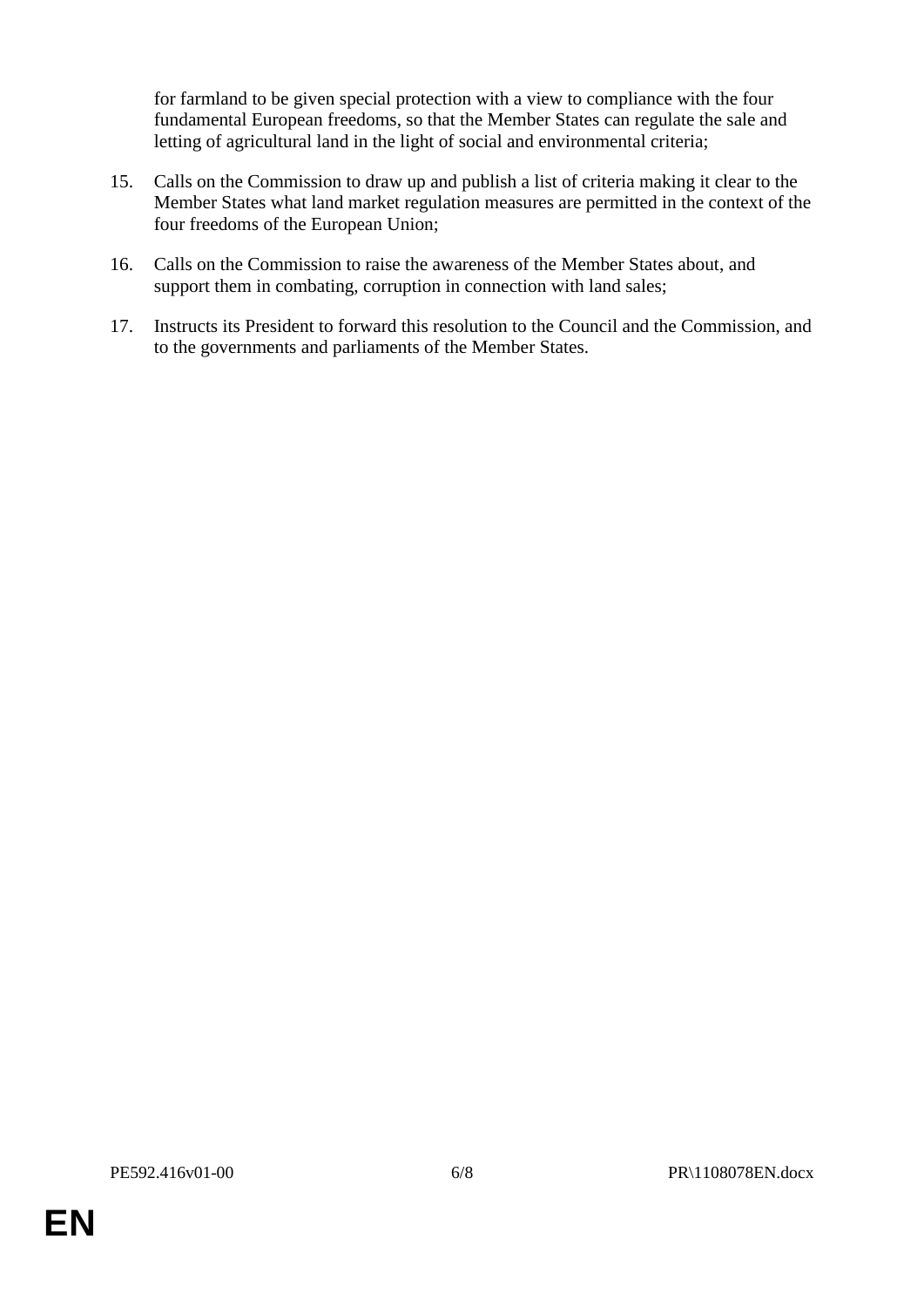# **EXPLANATORY STATEMENT**

#### **Land concentration - a topic with European relevance**

Topics such as land grabbing and land concentration have long been associated with the countries of the global South. However on closer inspection it is clear that the concentration of agricultural land has been a reality for many years in Europe too.

Land concentration is said to be present when the trade in farmland leads to land acquisition of an order of magnitude which is unusual for Europe.

Figures from 2010 show that in the 27-member EU, only 3% of farms already controlled 50% of the land used for farming purposes, while in contrast, in 2012, 80% of farms had the use of only 12% of the farmland.

The level of concentration of farmland in Europe is similar to the unequal distribution of land ownership in countries such as Brazil, Colombia and the Philippines.

Agricultural land is not an ordinary traded good, as soil is non-renewable and access to it is a human right. The concentration of agricultural land in the hands of only a few operators is associated with far-reaching social, cultural, economic and political effects in all EU Member States.

As with the concentration of financial wealth, too high a concentration of agricultural land splits society, destabilises rural areas, threatens food safety and thus jeopardises the environmental and social objectives of Europe.

There is a general shortage of comprehensive, transparent, up-to-date, high-value data standardised at European level on price and volume movements on the European land market. This is true of both purchase prices and rents for farmland and farm shares.

## **Impact on agriculture in Europe**

Farmland purchase prices and rents have now risen in many regions of Europe to a level which makes it impossible for many farms to protect themselves from the loss of rented areas or to purchase the additional land that would be needed to keep their farms viable. Apart from the fact that there is very little land available to buy, rents are no longer geared to the land's potential agricultural yield. Accordingly the capital investment required for many new entrants to the market is too high and too risky.

#### **Impact on Society**

At first sight, land concentration mainly impacts on farmers and farm workers. Only when one looks more closely does it become clear that it also has implications for society as a whole.

Ownership is the best way of securing a responsible relationship with the land and its sustainable management. It promotes a sense of belonging and thus encourages people to stay in rural areas.

PR\1108078EN.docx 7/8 PE592.416v01-00